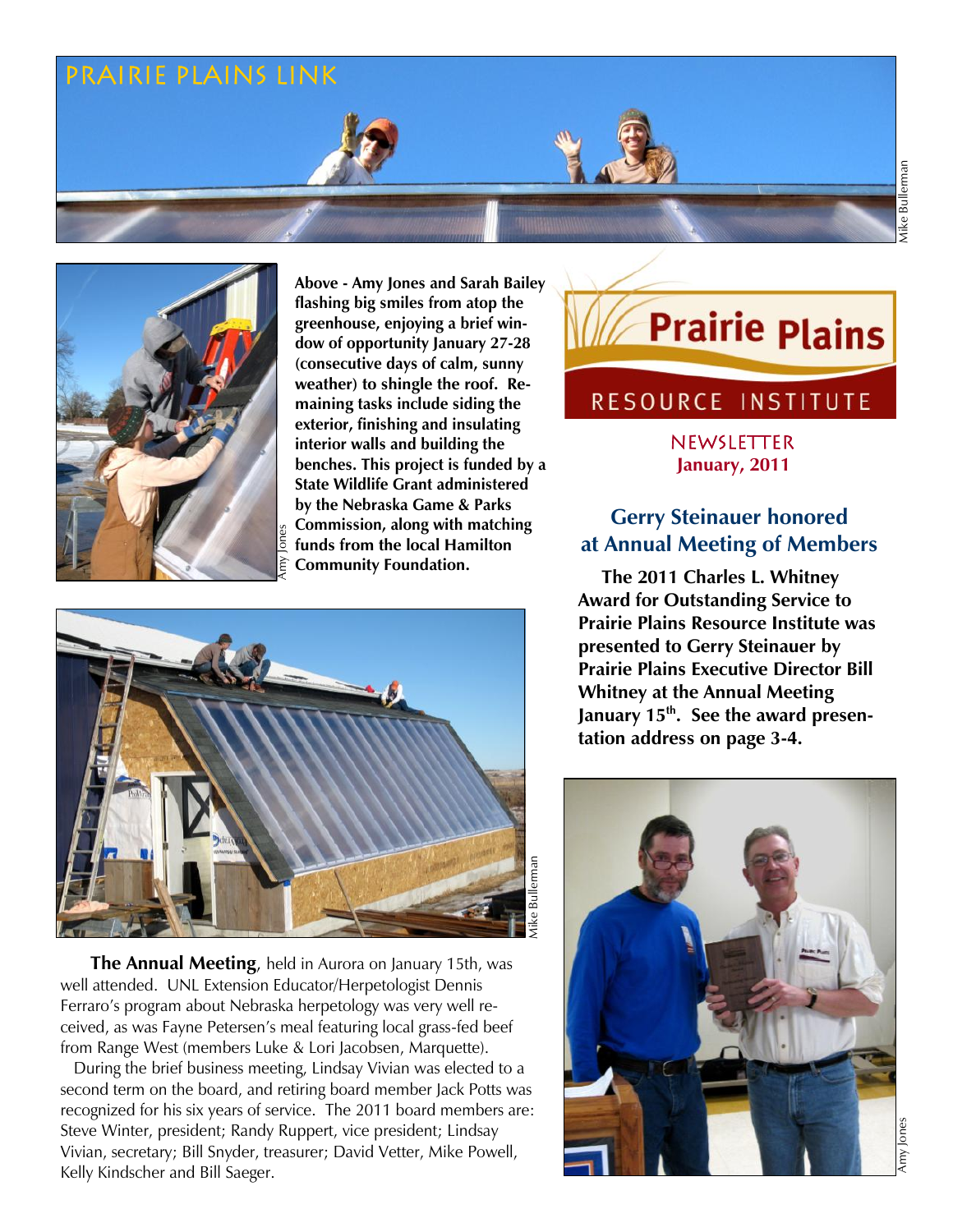

**It was one chilly New Year's Day for the annual hike at Griffith Prairie. Among the hearty souls who took on the challenge were (standing, left to right) Carol Etherton, Mardell Jasnowski, Pat Carlson, Marianne Meyer, Laura Jobman, Mark Jobman and John Jasnowski; in front are Harry Eckerson and Lynda Ochsner (also Apollo and A.J.). Thanks to Harry for taking charge of the event this year, and to David Meyer for taking the group shot.** 

 **And speaking of the Meyers**, the New Year's Day hike was the last Prairie Plains event that they attended as local members. Throughout most of the life of the organization, the Meyer Family has been actively involved, volunteering their time and promoting and participating in our events. David served on the board of directors for nine years, including two terms as president. He also presented sessions about the history of corn at SOAR. Daughters Sarah and Claire were avid SOAR campers and peer leaders, and Sarah chose Griffith Prairie for her wedding last May.

 David and Marianne have now embarked on a new adventure in Indianapolis, Indiana. David, geneticist for Mycogen Seeds in York, Nebraska for many years, is now Traits-Technology and Genetics Global Leader for Dow AgriSciences. Marianne has bid farewell to her longtime position as a registered nurse at Memorial Health Clinic in Aurora and is continuing her medical career in an Indianapolis clinic. We send our best wishes to these Prairie Plains devotees!



**January on Bush Island: An immature Bald Eagle soaring over the Platte - and the western edge of the formerly cropped restored area, looking southwest (upstream) into the savanna-like habitat that continues along a channel that has been cleared and planted to wetland and prairie species.**

 Bush Island consists of 1000+ acres of privately owned land situated in the midst of the braided streams of the Platte River just northwest of Griffith Prairie, on the Hamilton-Merrick County border. Over the last several years we've had the good fortune to develop a working relationship with the people of Bush Island, LLC, through our common interest in habitat development on the site. Their plans to  $\lambda$ 

**Below, from left, Marianne and David seed collecting at Griffith Prairie in June, 2006; David & Marianne teaming up with Mark and Laura Jobman at a 2006 SOAR for All Ages activity; Father-of-the-Bride David at Sarah's wedding at Griffith Prairie on May 30, 2010.**

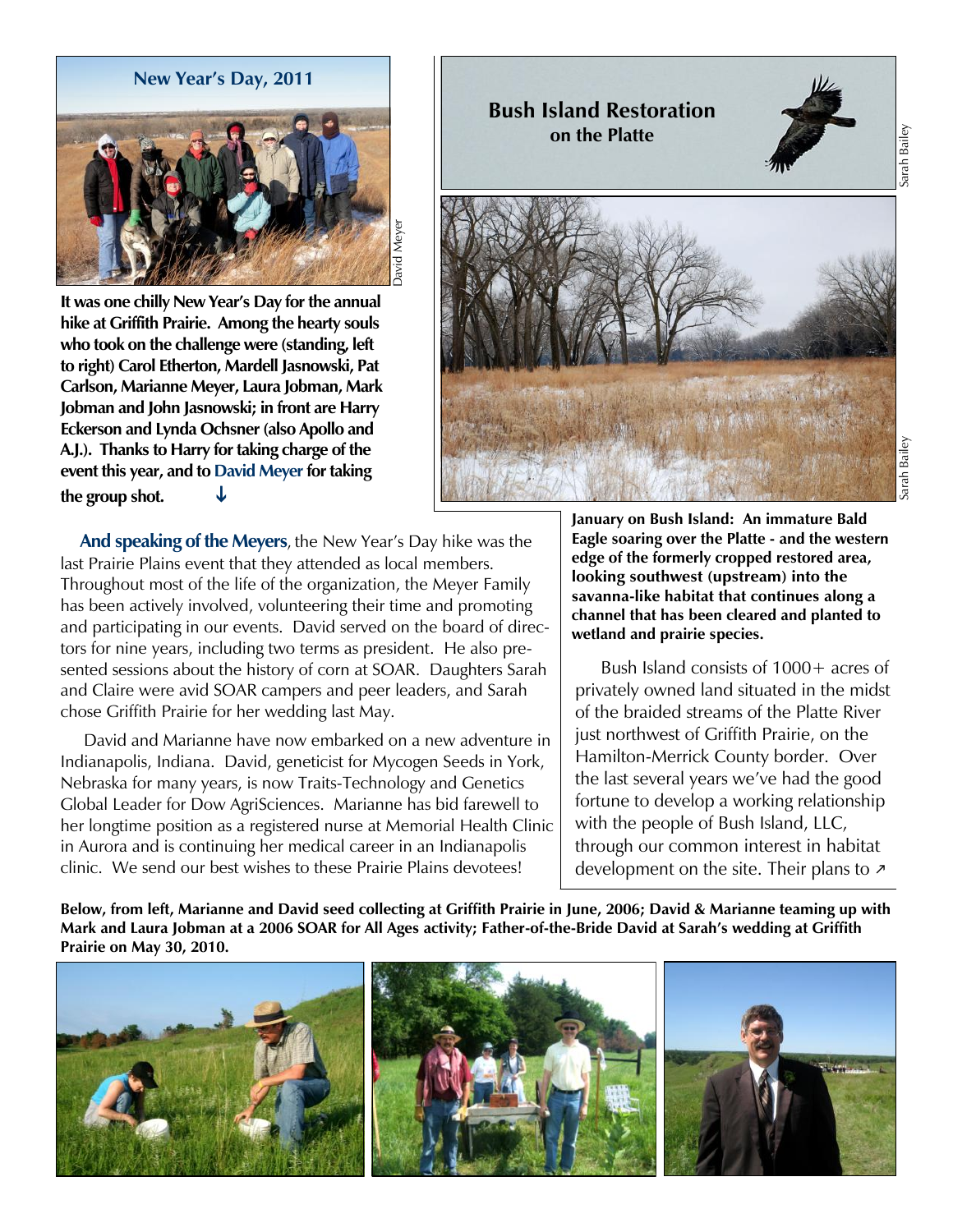#### Bush Island continued:

convert a nearly 30-year-old, 215-acre irrigated cropped area on the island to natural habitat intersected with our prairie/wetland restoration interests there.

 In 2005, Tim Tunnell (Platte River Habitat Partnership) directed a project to clear the thick cedar forest along a narrow, mile-long channel that extends southwest from the former crop field. The project also involved excavating parts of the channel to create better stream flow and wetland habitat. Prairie Plains followed up this work with a wetland/ prairie planting in the prepared stream corridor in February, 2006. Then, the south half of the former cropland was planting in May, 2007; the north half in December, 2007.

We are very pleased with how the plantings have progressed; so much so that we plan to open the 20th flight of SOAR this summer with an exploration of the site. Thanks to John Cates and others from Bush Island for making this opportunity possible.



**Seeding right onto the snow is a common practice for Prairie Plains - as long as the ATVs can make it** *through* **the snow. That was a bit of a challenge this particular January day, working on a Wetland Reserve Program planting in Burt County.**

## **Gerry Steinauer 2011 Charles L. Whitney Outstanding Service Award Presentation address by Bill Whitney**

 For many years, Jan and I enjoyed Columbus Day visits from Curt Twedt, exploring our local prairies and having dinner at our place. The meal usually featured Canada lake trout or pike (caught that fall by my dad on his annual Canada fishing trip), and apple pie. It was probably a bit over 20 years ago that Curt brought along a friend and new Game & Parks Commission employee, Gerry Steinauer, the 2011 recipient of the Charles L. Whitney Award for Outstanding Service to Prairie Plains Resource Institute.

 Gerry had recently been hired as the Heritage Program botanist for Game & Parks, a position he still holds today. Every once in a while after that we would see each other at various meetings or while helping on a TNC burn at Rulo or similar activity out on the land somewhere between the central Platte and the Missouri River. I knew Gerry as one of the few native flora experts in the state, and that he was also interested in prairie and wetland management and high diversity prairie restoration. In 1999 we had begun to expand our planting activities into the Rainwater Basin, and a market price structure and demand were slowly emerging. One day in the summer of 1999 he showed up at our house and I recall a discussion in the back yard about expanding our tallgrass restoration to a wider area, including Game & Parks lands, through a Nebraska Environmental Trust grant. Later, we expanded the discussion on a field trip in the Raymond area. Gerry went on to write a three-year, \$242,000 grant proposal and to line up grant partners. Our goal then was to plant 150 acres per year at a number of locations in eastern Nebraska. In February, 2000 we received notice that the proposal was accepted. Gerry made arrangements with Game & Parks to move his office to Aurora and help with the project. At the same time, we hired Mike Bullerman as director of our restoration program. Being out of Lincoln, Gerry would be closer to much of his statewide work as well as wildlife areas where he aimed to remove non-native wildlife species in his spare time – i.e., pheasants.

 Little did we know at the time how much this project would affect Prairie Plains. We planted the acres required by the grant, developed a restoration field crew and the infrastructure for seed harvesting, processing and storage – much of which was housed at TNC's property near Wood River. Capacity really began to change when we were able to acquire the Griffith property and its large farm buildings, and in 2002 a combine from Mycogen, thanks to our then-president David Meyer. Gerry kept digging up new planting opportunities – with payment - and as we transitioned out of the grant period in 2002 we had work coming from other state wildlife programs, TNC's Platte Habitat Partnership with Tim Tunnell, CRP and WRP projects through NRCS, the Army Corps of Engineers, NRDs and others – still going on and growing today. Through Gerry and the combined efforts within an existing partner working  $\rightarrow$